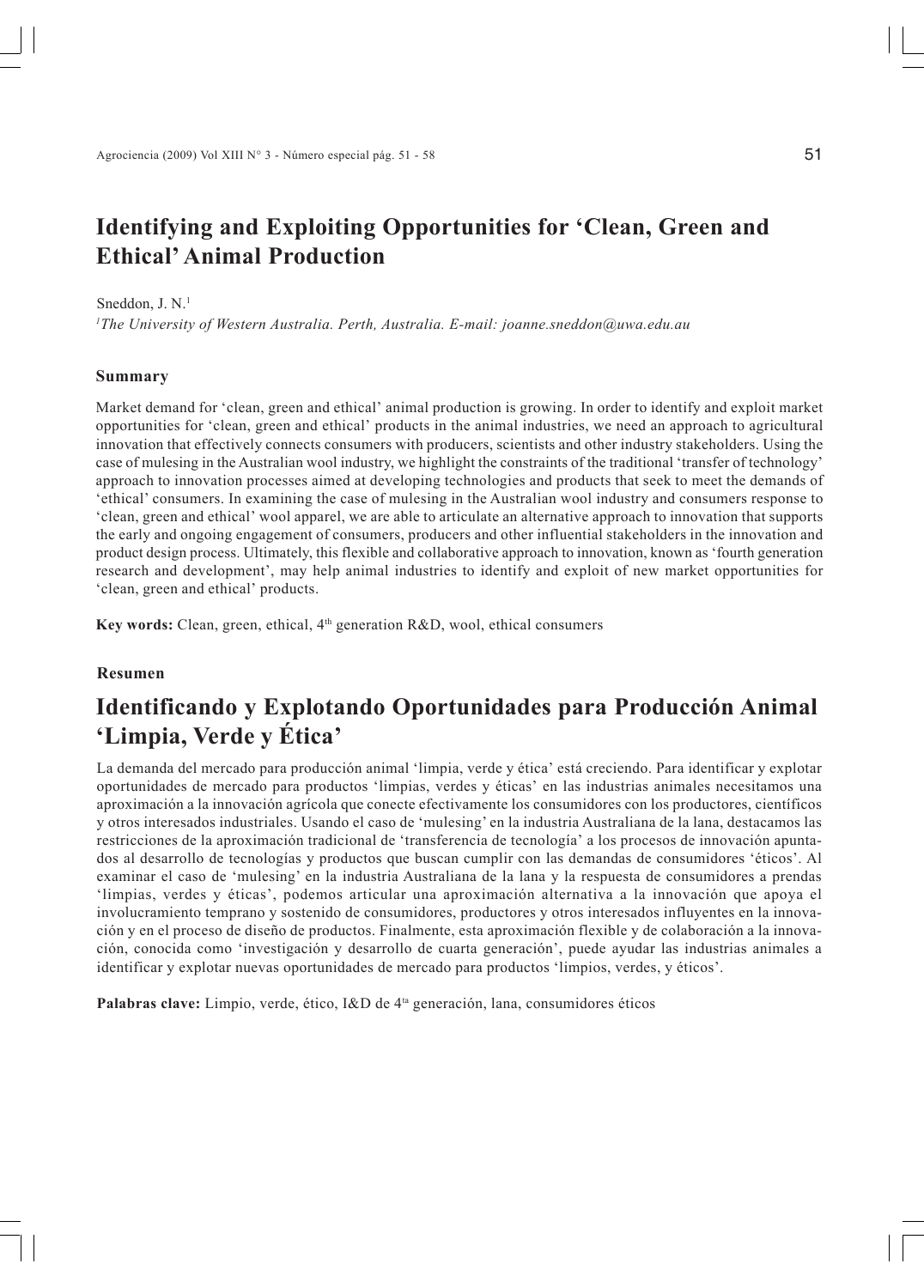#### **Introduction**

The agricultural sector is experiencing a growth in consumer demand for 'clean, green and ethical' products. In order for the agricultural sector to identify and exploit market opportunities for 'clean, green and ethical' products it is argued that there is a need for agricultural industries to adopt more flexible and collaborative approaches to innovation that reduce technology and product failure risk by effectively connecting producers, consumers and other industry stakeholders in the innovation process. In the following sections of this paper traditional approaches to agricultural innovation and emerging flexible and collaborative innovation models are briefly examined and compared. The case of mulesing in the Australian wool industry is then described to highlight the constraints of the traditional 'transfer of technology' approach to innovation in the development of technologies and products that seek to address the ethical preferences and concerns of consumers. Finally, the role of emerging flexible and collaborative innovation models in the identification and exploitation of new market opportunities for 'clean, green and ethical' animal production is discussed.

## **Creating a market focus for 'clean, green and ethical' animal production**

A strong market focus in the development of agricultural innovation, products and policy has been somewhat lacking in traditional approaches to agricultural innovation. Agricultural innovation has traditionally been seen as a simple, 'top-down', linear, staged process of the development, transfer and adoption of new technologies. Figure 1 shows a 'top-down' conceptualisation of agricultural innovation, referred to in the agricultural innovation literature as the Transfer of Technology (ToT) or Central Model (Lionberger and Gwin, 1991). New knowledge is seen to flow through a conceptual innovation pipeline that has basic research activities at one end and useful technologies that are adopted by farmers at the other (Biggs, 1989; Chambers and Jiggins, 1986; Clark, 1995; Horton and Prain, 1989), thus resulting in the development of products that will be accepted by the market.

In the traditional Transfer of Technology (ToT) model it is assumed basic research is undertaken in universities and research organisations to extend the frontiers of knowledge (Lionberger and Gwin, 1991). The outcomes of basic research are transferred to organisations, such

#### 52 Sneddon, J. N.

as Government funded departments of agriculture, that undertake applied research to translate basic research outcomes into farming technologies (Lionberger and Gwin, 1991). The technologies developed through applied research activities are translated into extension programs that are delivered to the farming community to bring about change (Biggs, 1989; Clark, 1995). It is further assumed that the changes that are implemented on-farm will result in the production of agricultural goods that will be valued by consumers. The 'top-down' technology transfer model is strictly a *technology push* or *technology opportunity* approach to innovation, which ignores market (both producer and consumer) demand for the development and dissemination of innovation and new products.



**Figure 1.** Transfer of Technology (ToT) model (adapted from: Lionberger and Gwin, 1991).

The successful transfer of technologies from researcher to end user using this 'top-down' approach is problematic (Black, 2000; Howden *et al.*, 1998; Roling, 1988). The use of the ToT approach in the agricultural sector has been blamed for the failure and over-adoption of new technologies and has been seen as contributing to uneven rural development and environmental degradation (Vanclay, 1994). A major constraint on the successful transfer of new technologies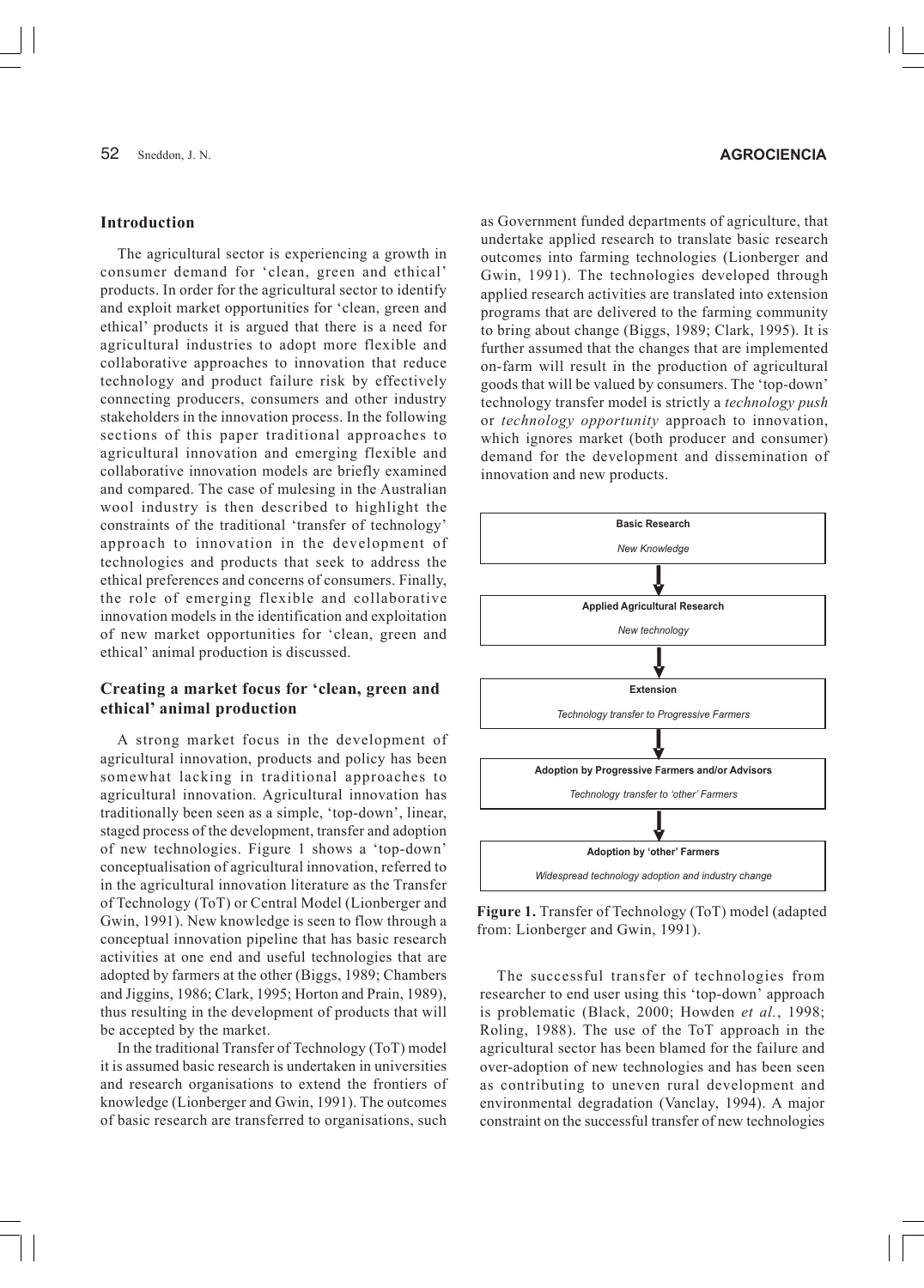through the ToT model is a lack of feedback either up or down the innovation pipeline and a lack of customer or consumer input. Researchers engaged in basic or fundamental research have little or no direct contact with producers, and the customers and consumers of agricultural products during technology development, adoption and implementation (Horton and Prain, 1989). Without direct contact or useful feedback from producers, customers and consumers, the scientific community may fail to understand the context in which new technologies are adopted and implemented (Biggs, 1989; Chambers and Jiggins, 1986; Crouch, 1981) and the needs of the market for whom agricultural production outputs are intended. Although the limitations of the ToT approach to agricultural innovation have been discussed by researchers and practitioners since the late 1980s (e.g. Hildebrand, 1993; Roling, 1988; Vanclay, 1994) there is evidence that ToT approach to innovation continues to be used in the publicly funded agricultural research and development R&D sector (Sneddon, 2008).

In contrast to 'top-down' approaches to innovation frequently used in publicly funded agricultural R&D there has been a shift towards more flexible and collaborative models in commercial R&D policy and practice (Niosi, 1999).Organisations that have successfully used fourth generation R&D approaches in innovation management and new product development include NASA, Nike, Hewlett-Packard and Intel (Miller and Morris, 1998). These flexible and collaborative innovation models have been referred to as the 'fourth generation' of R&D management approaches (Miller and Morris, 1998). Fourth generation R&D approaches emerged in the corporate research sphere in the 1980s and incorporate systematic links between researchers in the public and private sectors and alliances between producers, end users and other industry and market stakeholders. Such approaches to innovation management seek to incorporate the knowledge of researchers, users, suppliers, producers and competitors in an expanded and boundary-spanning innovation network (Miller and Morris, 1998; Niosi, 1999).

In fourth generation R&D management approaches, it is acknowledged that innovation occurs within a network of relationships where the outcomes of innovation initiatives depend to a great extent on the performance of other actors involved both directly and indirectly in the innovation process (Miller and Morris, 1998). These flexible and collaborate innovation models emphasise direct collaboration between producers and consumers and the rapid evaluation of the performance of innovations *in situ* (Miller and Morris, 1998; Niosi, 1999).Whereas traditional 'top-down' models of innovation management emphasised the need to avoid disruption or change during the innovation process, more flexible and collaborative models of innovation management seek to embrace change by continuing to develop the innovation or product concept as the needs of the target customer emerge (Miller and Morris, 1998). Participants in the innovation process actively manage changes in direction without a clear definition of the end-product. They focus instead on rapid response to market feedback and make effective feedback loops between the development, adoption and implementation of an innovation or new product a reality.

In flexible models of innovation management, technology development, adoption and implementation are linked and the project team addresses challenges associated with these phases iteratively as they cycle between development and use and incorporate feedback into further development (Miller and Morris, 1998). This cycle of 'design-build-test', illustrated in Figure 2, is repeated until the development and implementation of the technology no longer overlap. Such an iterative, dynamic and collaborative approach to innovation makes it possible for rapid response to changes in technological, environmental or societal events. Niosi (1999) argued that the use of effective fourth generation R&D innovation management practices can result in a reduction in R&D costs, reduced risk and uncertainty, the acceleration of innovation, less duplication, improved collaboration and greater access to target markets.

In the agricultural innovation context, the 'designbuild-test' cycle, illustrated in Figure 2, begins with a technology concept and the identification of a target



Figure 2. Fourth generation approach to innovation (Source: Miller and Morris, 1998).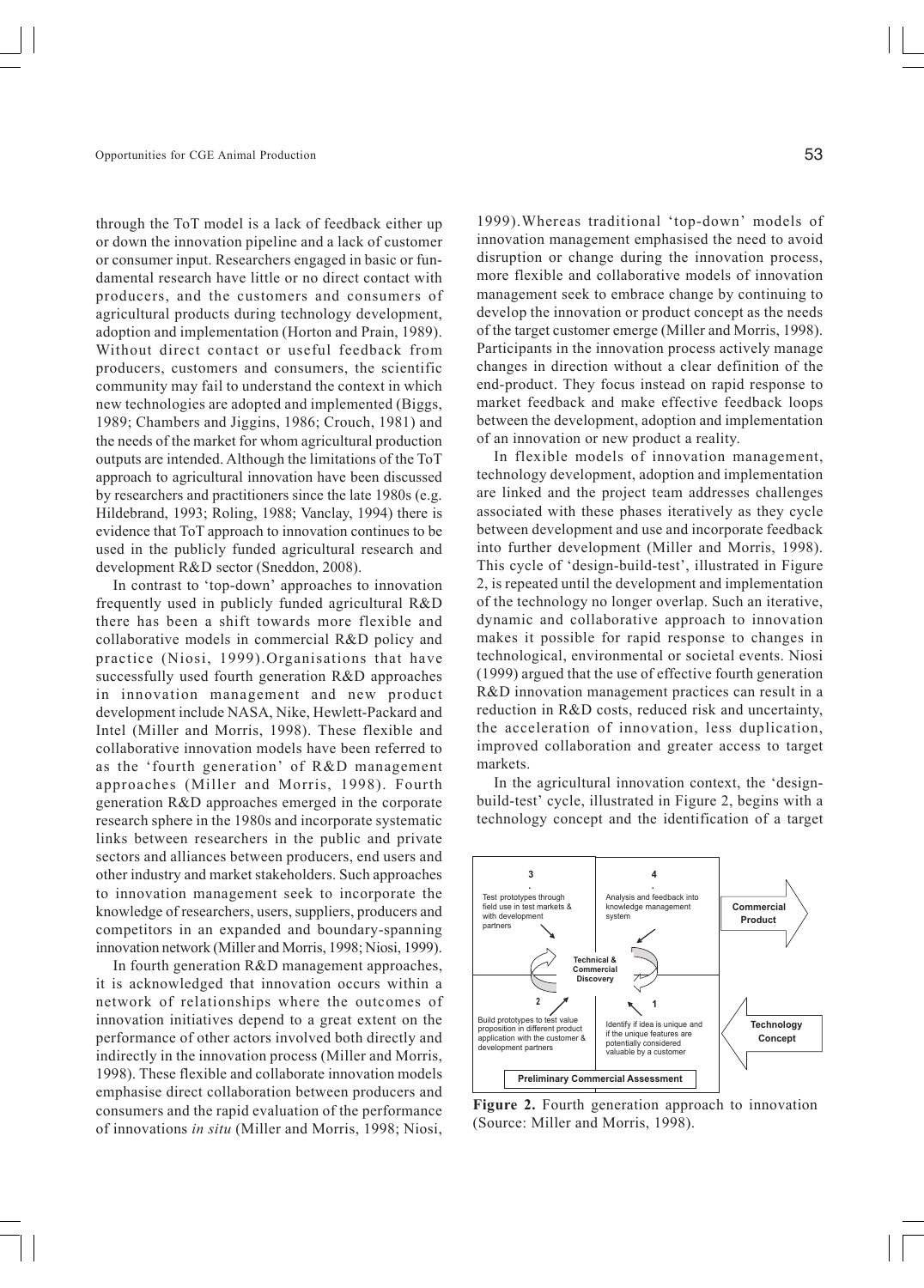customer for whom this technology concept is unique and is considered valuable. The target customer for agricultural innovation is usually producers with specific enterprise types. However, the fourth generation approach to innovation requires the identification of all of the stakeholders in the innovation process, including the potential consumers of the product that will be produced with the use of the proposed technology, along with other key stakeholders who will have some influence over the use of the technology and product outcomes. The early identification and involvement of key stakeholders in the innovation process is critical in the development of technologies aimed at exploiting opportunities for 'clean, green and ethical' agricultural production because of the central role of consumers and consumer-based organisations in this market space.

#### **The role of consumers in 'clean, green and ethical' animal production**

The role of consumers in the 'clean, green and ethical' agricultural production debate has become increasingly important. Since the 1990s, a group of principled 'ethical' consumers has emerged who are concerned about social, environmental and ethical issues and are demanding 'clean, green and ethical' sources of production (e.g. Matthews, 1994). The potential impact of ethical consumers on governments, enterprises and industries has generated ongoing interest among producers, marketers and managers (Caruana, 2007; Korthals, 2001). Consumers acting on their ethical preferences and concerns can force changes in production and marketing activities through their purchase decisions (De Pelsmacker *et al*., 2005; Karpatkin, 1998) and boycotts of products and markets (Friedman, 1995; Rudell, 2006). Thus, ignoring the ethical preferences and concerns of consumers may result in the development of unmarketable products and production practices that are considered inappropriate or 'unethical' (Auger *et al*., 2007), making consumers a key constituent in the development and implementation of agricultural innovation and production.

## 54 **AGROCIENCIA**

A recent example of the central role of consumers in the development and implementation of agricultural innovation and production is 'People for the Ethical Treatment of Animals'(PETA) campaign against mulesing in the Australian wool industry. PETA's antimulesing campaign threatened to lock Australian Merino wool out of lucrative apparel markets (Evans, 2005)<sup>1</sup>. PETA claim that mulesing subjects sheep to unnecessary pain and suffering (Akin, 2004) and have campaigned against the use of Australian wool by international clothing retailers such as Abercrombie and Fitch and Benetton since 2004 (Munro, 2008). A number of apparel retailers, including AB Lindex, Kukdong, Perry Ellis, Matalan, Hennes & Mauritz, Adidas and Hugo Boss have stopped using wool from mulesed sheep in their products (People for the Ethical Treatment of Animals, 2008), suggesting that PETA's campaign has damaged the market for Australian wool.

The success of PETA's anti-mulesing campaign suggests that agricultural industry participants need to better understand such issues as ethical preferences from a consumer perspective if they are to develop and adopt new technologies that will enable them to exploit market demand for 'clean, green and ethical' products. In light of PETA's campaign targeting the Australian wool industry there has been a growing recognition among woolgrowers and other industry participants for the need for a more proactive, market focused approach to 'clean, green and ethical' issues (The Woolmark Company, 2006), however, this is not evident in the industry's attempts to develop alternatives to surgical mulesing.

In November 2004, the Australian wool industry committed to phasing out mulesing in 2010 (McLachlan and Pietsch, 2005). In order to develop suitable and effective alternatives to surgical mulesing by 2010, the Australian wool industry has invested in an extensive research and development program (Australian Wool Innovation Limited, 2007). Alternative strategies for the prevention of fly-strike that are anticipated to be available to farmers from 2010 include clips<sup>2</sup>, needleless intradermal injections<sup>3</sup> and blowfly biocontrol<sup>4</sup> (Australian Wool Innovation Limited, 2007). The

<sup>&</sup>lt;sup>1</sup>In 2004 PETA called for an immediate ban on the live export of sheep from Australia and mulesing of Australian Merino lambs.

Mulesing is a surgical procedure to remove skin from the breech of the lamb to prevent flystrike, it has traditionally been performed without anaesthetic or analgesic.

<sup>&</sup>lt;sup>2</sup> Clips are attached to the flaps of skin around the breech of the sheep that would be removed during mulesing. The clip places pressure on the flap of skin that prevents blood flow to it and causes the skin flap to fall off within a couple of weeks.

<sup>&</sup>lt;sup>3</sup>A needleless applicator delivers a measured dose of formulation one millimeter into the skin which causes necrosis in the treated area.

<sup>4</sup> The development of highly targeted vaccines or insecticides and methods such as the mass release of sterile male flies to control blowflies.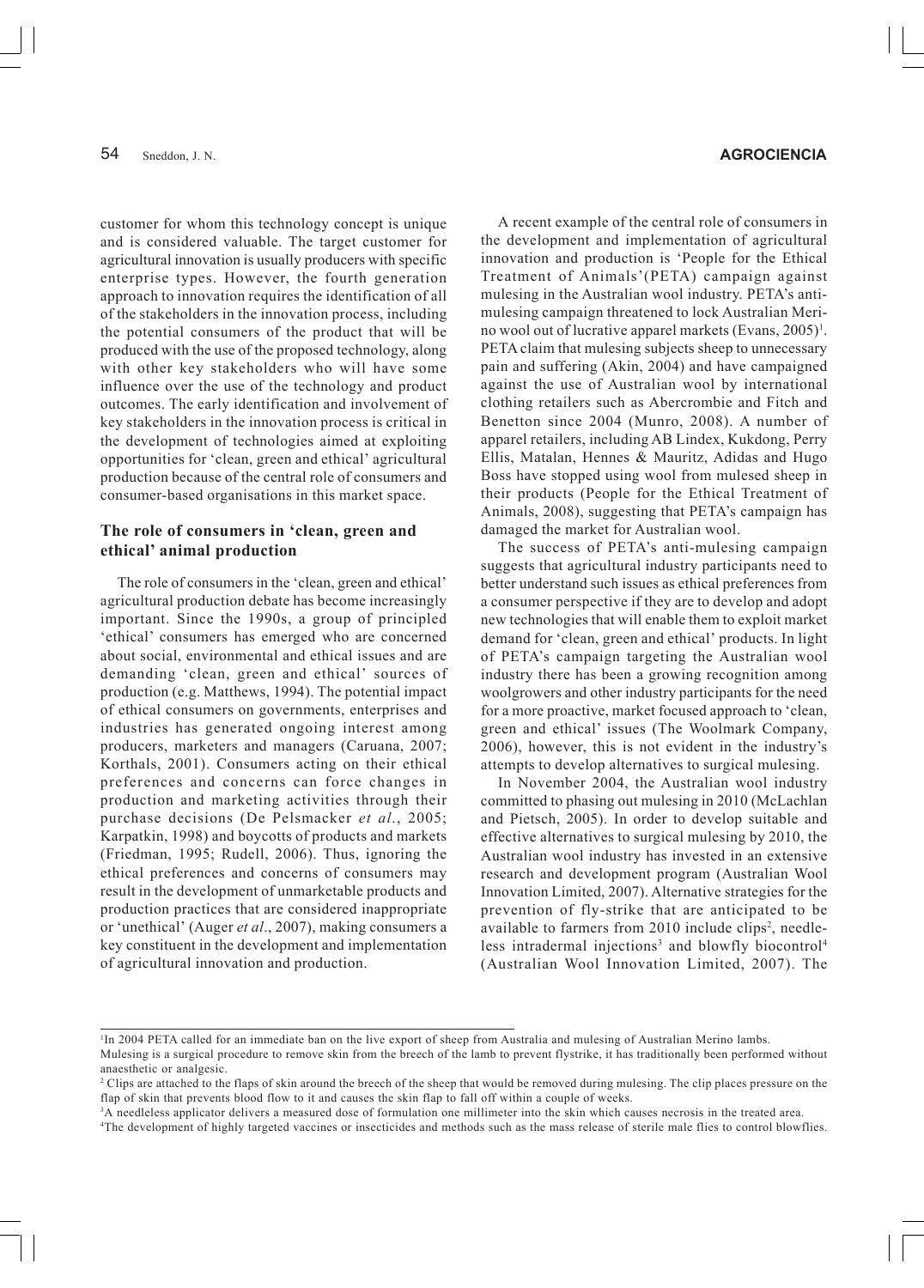industry is also working towards a genetic alternative to surgical mulesing through the breeding and selection of flystrike resistant sheep5 (James, 2006; Scobie *et al*., 2005a; Scobie *et al*., 2005b). However, recent research on woolgrowers intentions to prevent and treat fly strike when mulesing is phased out in 2010 found that farmers are concerned that this deadline will not be achieved because they believe that effective alternatives to mulesing are not in place (Wells *et al.*, 2009; see also Cuming and Gray, 2008). The likely outcome in this situation is that, although Australian woolgrowers are willing to support the phase-out of mulesing, they may not cease mulesing by the agreed deadline and PETA will continue to campaign against the use of Australian wool.

The lack of support among of woolgrowers for the proposed alternatives to surgical mulesing suggests that these new technologies have been developed using a ToT approach and that the beliefs, attitudes and intentions of woolgrowers have not been incorporated into the innovation process. Moreover, that PETA and some clothing retailers have questioned the animal welfare outcomes of clips as an alternative to surgical mulesing suggests that animal welfare groups, retailers and consumers have not been involved in the development of alternative technologies. The lack of buy-in of producers, retailers, animal welfare groups and consumers to the proposed alternatives to surgical mulesing highlight the problems associated with addressing ethical issues using a 'top-down' approach to innovation as opposed to more flexible and inclusive processes such as the fourth generation approach to innovation discussed in the previous section.

In an attempt to add the consumers' voice to the mulesing debate we undertook an exploratory study of consumers' perceptions of ethical issues in the wool industry. This exploratory research was undertaken with female clothing consumers in the  $USA<sup>6</sup>$  to identify the ethical, social and environmental issues they considered when purchasing wool apparel. The ethical issues considered and the frequencies with which they were mentioned are shown in Figure 3. Labour/workers rights were most frequently mentioned (25% of the ethical issues raised). Labour/workers rights issues were specific, but not exclusive to the purchase of wool apparel as they included labour rights (e.g., 'My husband and I are concerned about buying apparel that is not produced in sweatshops, this applies equally to wool and all other materials'), fair compensation for workers (e.g., 'who makes them - fair , living wage?'), sweatshops (e.g., 'I care about how it is produced, i.e. 'I try not to purchase any material that is a result of unfair labour practices') and forced labour (e.g., 'no slave labour').



**Figure 3.** Frequency of ethical issues mentioned by participants.

Thirty-six (24%) animal welfare issues were mentioned, including general concerns about how animals (sheep) are treated (e.g., 'are sheep treated like animals or wool machines?'), living conditions (e.g., 'conditions for sheep whose wool is taken'), farming methods (e.g., 'factory farms – or whatever – safety of animals'), animal health and husbandry (e.g., 'I would hope that the wool that is shaved of the sheep is not too close to the skin so that the sheep does not get hurt. If the sheep gets nicked, I hope the sheep is cared for. The season for shearing, I hope, is not too cold for the sheep to bear the outside elements. After the sheep is sheared I hope there are sheltered areas for the animal to go'), and welfare and humane treatment (e.g., 'I really do not have a problem with purchasing or production part of the wool as long as sheep are treated humanely, meaning that they are not suffering'). None of participants mentioned specific animal welfare issues and none mentioned mulesing.

<sup>5</sup> The breeding and selection of sheep with a genetic make-up that are wool free in the crutch and inner hind legs and do not need to be crutched or mulesed.

<sup>6</sup> Forty seven females who identified themselves as ethical consumers, who select and purchase their own apparel, shop regularly for their own apparel, do not purchase apparel solely on the basis of price and would purchase an individual garment priced at over US\$200, participated in the study.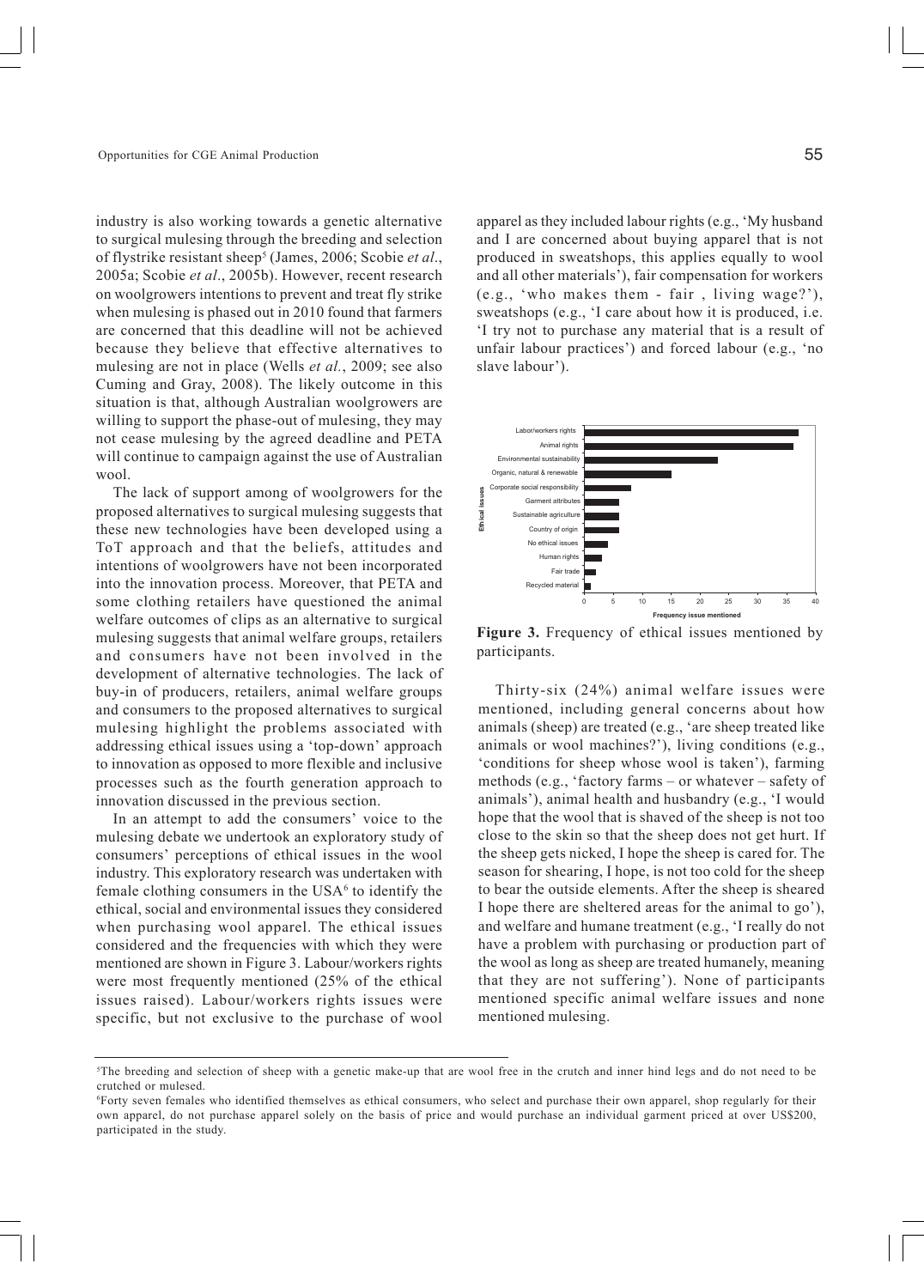Twenty-three (16%) environmental sustainability issues were mentioned, including the use of chemicals in the treatment of wool, dyeing and dry-cleaning (e.g., 'dry cleaning isn't earth friendly', 'environmental impacts of chemicals') and the negative impact of the transportation of wool products (e.g., 'environmental: distance it travels'). Fifteen (10%) positive ethical issues were mentioned when purchasing wool apparel, including describing wool apparel as 'organic', 'regenerative', 'ethical non-intrusive to animal welfare' and 'a friendly, renewable resource'. These cited positive attributes of wool production in terms of wool being a renewable and natural resource (e.g., 'wool is a natural fibre') and have no negative implications for sheep (e.g., 'sustainable to produce the wool the sheep is sheered and the animal is not hurt').

#### **Conclusions**

Apparel consumers play a central role in ensuring the 'clean, green and ethical' production of clothing and textiles through their product choices. The results of the consumer research described in this paper make it clear that the ethical issues that are of concern to consumers when they purchase wool apparel are numerous and complex and that animal welfare is a relatively important concern for wool apparel consumers.

These findings suggest animal welfare may be only emerging as an ethical issue in the apparel industry as, despite animal welfare issues being second most frequently mentioned by participants, a lack of understanding of the specifics of the welfare and treatment of sheep in wool production was evident. This is not surprising as there has been a marked shift in societal attitudes towards animal welfare in recent times from a narrow anti-cruelty focus toward an animal rights focus (Rollin, 2004). This shift in societal attitudes towards animal welfare can be seen in the creation of laws covering sources of animal suffering that were not traditionally legislated against, regardless of whether they are done as acts of deliberate cruelty or in the quest for profit. Rollin (1995) relates this shift in the social ethic for animal welfare to changing demographics and changes in the paradigm for animals, questioning of accepted human traditions, changes in the nature of animal use and changes in agricultural production practices. The changing social ethic for the treatment of animals has been articulated in a number of ways, including tighter restrictions on the use of animals in research and consumer activism such as

#### 56 Sneddon J. N. **AGROCIENCIA**

product boycotts (Frewer and Salter, 2002; Harper and Makatouni, 2002; Morris, 2000; Southwell *et al*., 2006). Animal rights activist groups, such as PETA and Animal Liberation, have undertaken campaigns targeting primary producers, retailers and regulators which have resulted in consumer boycotts of products, such as those tested on animals (Auger *et al*., 2007).

Although participants in the ethical consumer study discussed in this paper did not cite mulesing or other specific animal welfare concerns, it is clear animal welfare in the wool industry is a major ethical concern for consumers and cannot be ignored by researchers, extensionists, producers, manufacturers, marketers or industry policy makers seeking to develop new technologies and products aimed at developing markets for 'clean, green and ethical' animal production.

The study suggests the ethical consumer segment may be a promising market opportunity for the development of 'clean, green and ethical' wool apparel products. Although the present findings may not be seen to support wool industry research, which focuses on the positive environmental image of wool (i.e. wool as a natural, renewable, biodegradable resource) (The Woolmark Company, 2006), it is a logical extension because people are not simply purchasing an agricultural product when they buy wool apparel; they are purchasing a garment made from farmed animal fibres that is manufactured in a complex global supply chain. The positive environmental image of wool apparel may be necessary to attract ethical consumers, but may not be enough to influence this segment's purchase behaviour as ethical issues, such as labour rights and animal welfare, need to be addressed.

If the wool industry targets the ethical consumer market it could communicate the ethical attributes of wool apparel through appropriate certification and labelling as these attributes are unobservable to consumers (The Woolmark Company, 2006). The present findings suggest that more than one ethical issue needs to be included in the certification and labelling of wool apparel. This provides an opportunity for the wool industry to work with the global apparel industry to create standards that reflect a broad range of people's ethical concerns and create confidence in the authenticity of the apparel product and production standards. The current research indicates that apparel standards should address the humane treatment of animals, labour rights, fair trade and environmental, economic and social sustainability.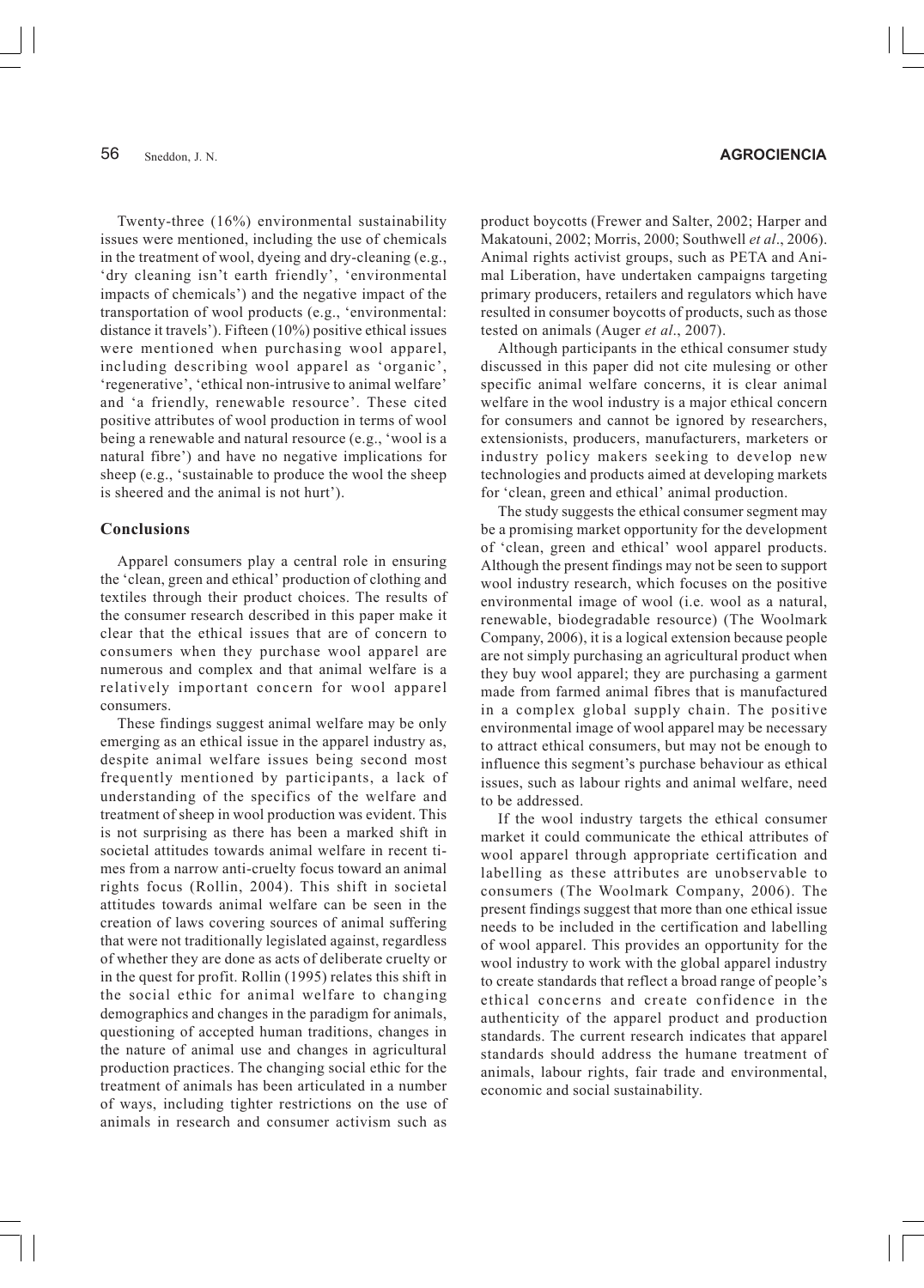Opportunities for CGE Animal Production

Depending on the results of such future research, efforts might be aimed at increasing consumers' awareness of wool apparel and consumer's interest in the ethical attributes of wool apparel by providing useful and credible information about the production process on which consumers can base their purchase decisions. A better understanding of consumers' preferences for ethical wool apparel attributes should be of interest to marketers, advocates, educators and policy makers. Empowering consumers with the information will allow them to make purchase decisions based on their ethical concerns and preferences that are likely to generate satisfaction and ongoing loyalty towards wool as a garment fibre and will provide a solid foundation for the development of new agricultural technologies and products.

These findings, along with the discussion of farmers intentions to continue to mules in 2010, support the need for consumer engagement early in the innovation and product design process in order to ensure that appropriate technologies and products are developed that meet the needs and preferences of producers and consumers. The lack of producer and consumer engagement in the development of replacement technologies for surgical mulesing and apparel products signifying positive animal welfare outcomes in the Australian wool industry is likely to cause significant damage to the industry and the market for Australian wool. The development of new technologies and products reflecting 'clean, green and ethical' agricultural production requires the early and ongoing involvement of consumers, producers and stakeholders who influence consumer behaviour, such as retailers, manufacturers and special interest groups. The incorporation of such a diverse and sometimes opposing set of beliefs and expectations reflects the complexity of developing 'clean, green and ethical' agricultural technologies and products and supports the need for the use of flexible and collaborative innovation models in place of traditional ToT approaches to R&D when developing new technologies and products aimed at promoting the 'clean, green and ethical' aspects of agricultural production.

#### **Acknowledgements**

Research reported in this paper was supported in part by The University of Western Australia and the Department of Agriculture and Food, Western Australia.

#### **References**

- **Akin, C.** 2004. The urgent need for a permanent ban on mulesing and live sheep exports in the Australian wool industry based on animal welfare concerns. PETA.
- **Auger, P.; Devinney, T.M. and Louviere, J.J.** 2007. Using Best-Worst Scaling Methodology to Investigate Consumer Ethical Beliefs Across Countries. Journal of Business Ethics 70: 299-326.
- **Australian Wool Innovation Limited.** 2007. The Australian wool industry and alternatives to mulesing: the facts. AWI, Melbourne.
- **Biggs, S.D.** 1989. A multiple source of innovation model of agricultural research and technology promotion. Agricultural Administration Network Paper 6. Overseas Development Institute. London, England.
- **Black, A.W.** 2000. Extension theory and practice: a review. Australian Journal of Experimental Agriculture 40: 493-502.
- **Caruana, R.** 2007. A sociological perspective of consumption morality. Journal of Consumer Behaviour 6: 287-304.
- **Chambers, R.A. and Jiggins, J.** 1986. Agricultural research for resource poor farmers: A parsimonious paradigm. Discussion Paper 220. Institute for Development Studies, University of Sussex. Brighton, England.
- **Clark, N.** 1995. Interactive nature of knowledge systems: Some implications for the Third World. Science and Public Policy 22: 249-258.
- **Crouch, B.R.** 1981. Innovation and Farm Development: A Multidimensional Model. In Crouch B. and Chamala S. (eds.), Extension Education and Rural Development. pp. 119-134. Wiley & Sons, Brisbane.
- **Cuming, M. and Gray, D.** 2008. New threat to 2010 mulesing ban. The Age. November 20 2008.
- **De Pelsmacker, P.; Driesen, L. and Rayp, G.** 2005. Do consumers care about ethics? Willingness to pay for Fair-Trade coffee. Journal of Consumer Affairs 39: 363-385.
- **Evans, D.** 2005. Healthy, Welfare and Wise! In Sheep Updates, Department of Agriculture and Food, Western Australia. Perth, Australia.
- **Frewer, L.J. and Salter, B.** 2002. Public attitudes, scientific advice and the politics of regulatory policy: the case of BSE. Science and Public Policy 29: 137-145.
- **Friedman, M.** 1995. On promoting a sustainable future through consumer activism. Journal of Social Issues 51:197-216.
- **Harper, G.C. and Makatouni, A.** 2002. Consumer perception of organic food production and farm animal welfare. British Food Journal 104: 287-299.
- **Hildebrand, P.E.** 1993. Targeting technology diffusion through coordinated on-farm research. In Symposium on Systems approaches in North American Agriculture and Natural Resources: Broadening the scope of the FSRE. Association for Farming Systems Research-Extension. University of Florida, Gainesville.